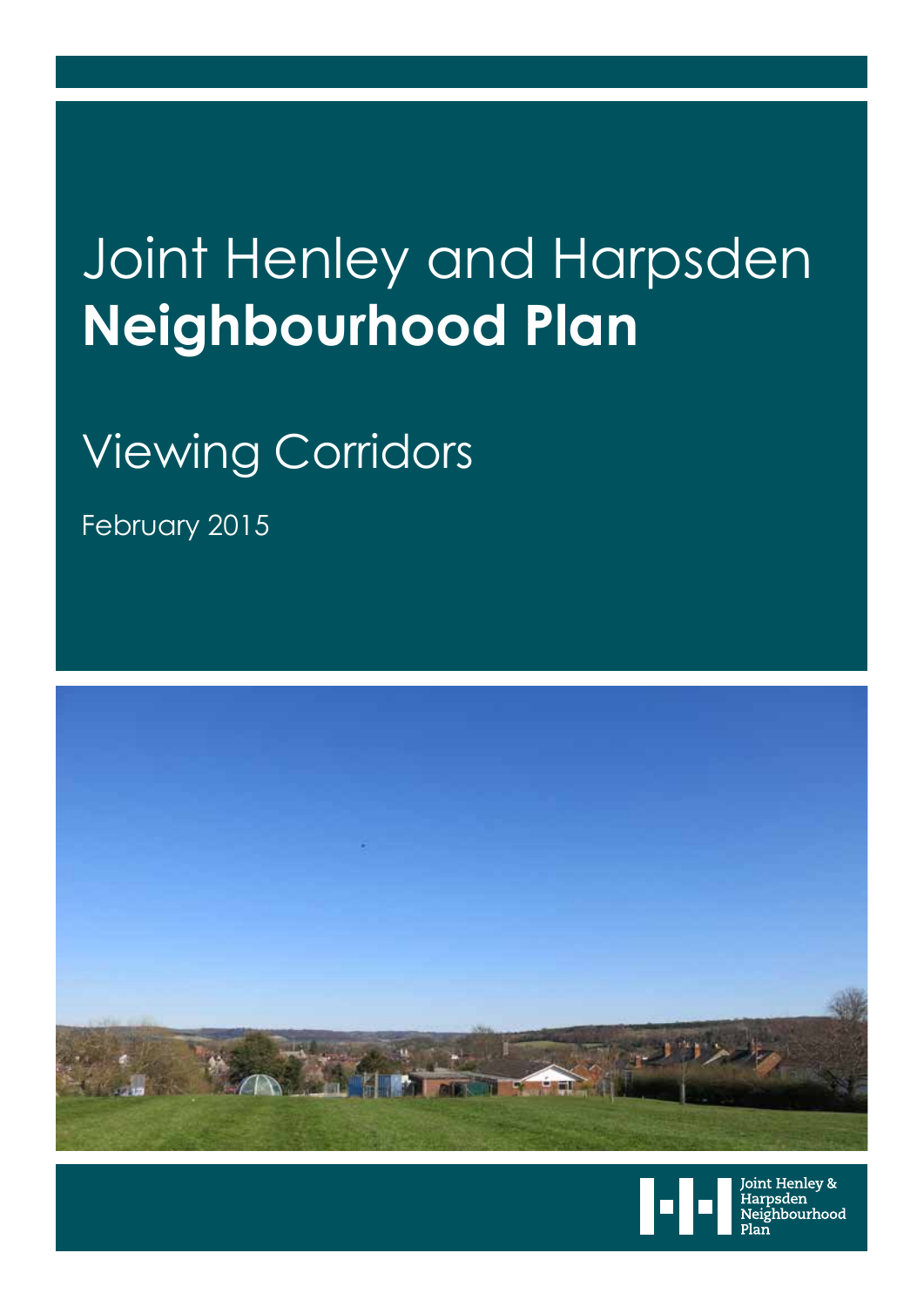

Viewing Corridors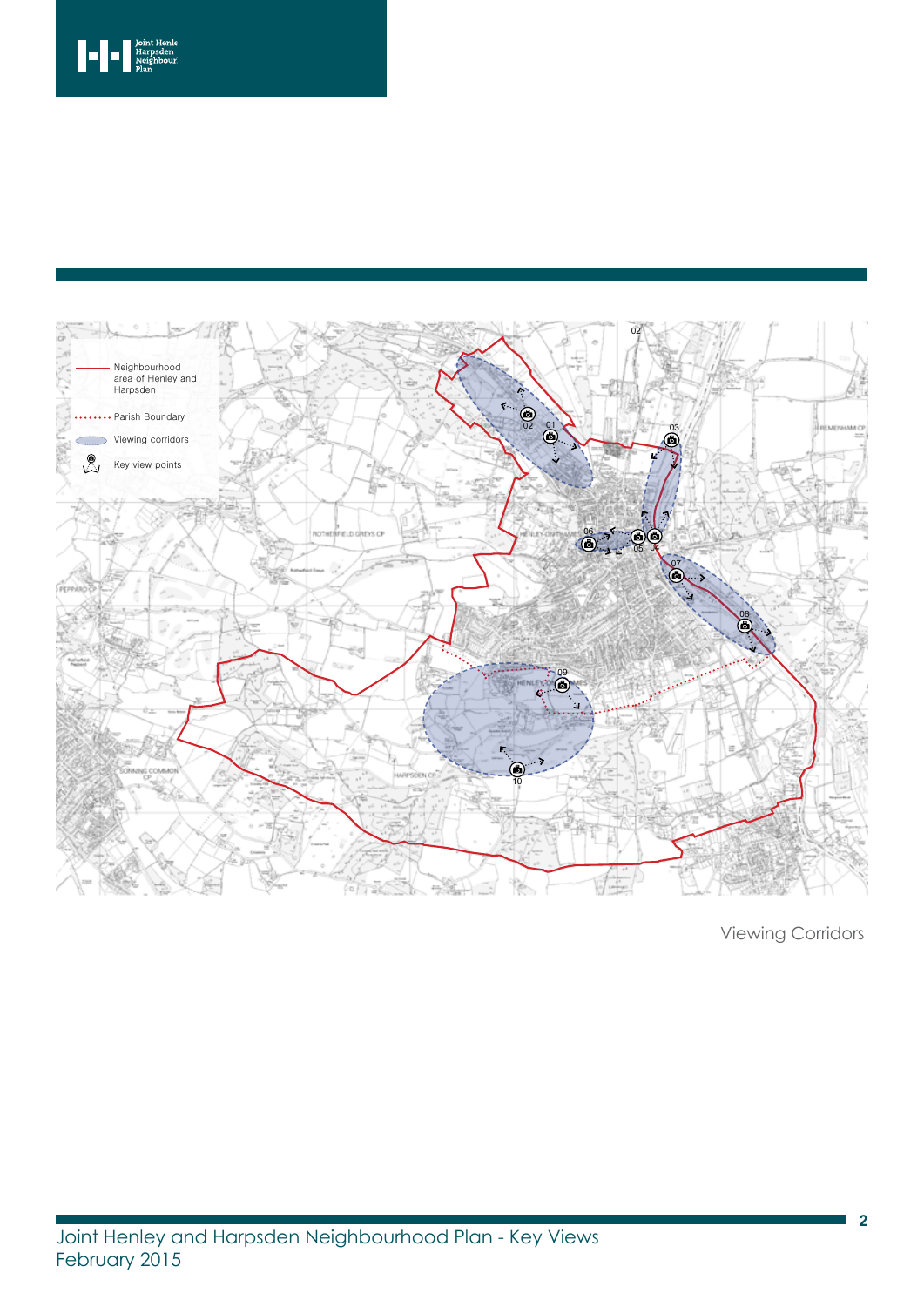Views and landscape goes to the heart of the Neighbourhood Plan, in that it hinges on the fact that this is a Joint plan, combining two very different areas, town and country, and the differing parishes of Henley and Harpsden.

This is not the first time that important views have been selected for Henley. The SODC Henley Conservation Area Character Appraisal of 2004 listed ten key views, albeit focused on the Henley area. The viewing corridors in the JHHNP are intended to work alongside those of the Character Appraisal, with a certain amount of overlap but primarily to supplement each other by fulfilling their different briefs.

Viewing corridors have been selected by the Neighbourhood Plan Working Group due to their local importance to the character of the area.

In terms of development, sites within the viewing corridors should show, how through a Landscape Visual Impact Assessment, that harm is not being caused. Development bordering the Chilterns AONB, and indeed on any rural areas, must be well screened and appropriately integrated to respond to the setting of the AONB, with styles of housing carefully chosen to feel rural in tone and soften the impact on surroundings. Building designs should correspond to the Chilterns Building Design Guide and the Supplementary Technical Notes on local building materials.

The viewing corridors are fully described and set out in the supporting evidence base. The diagram summarises the viewing corridors, being:

- Along the river
- Town Centre
- Fair Mile
- Harpsden Valley/Drawback Hill

## **Challenges:**

Although described by the Chilterns AONB as "some of the finest landscapes in the country", the rural beauty lies in its low, wooded hills, which manage to be both open and cosy. Woodlands intrinsically limit views, yet they can be stunning; similarly a series of open fields may look like nothing much in a photograph but be exhilarating to walk across. To some extent this is as true for a medieval market town as for a Chiltern landscape.

## **THE VIEWS**

**Along the river:** from Henley bridge both upstream (north towards the Regatta site) and downstream (southwards); and from north and south towards the bridge and church. These are the classic, best-known images of Henley, echoing its longstanding historical role as a bridge town, with its Conservation Area waterfront, as well as its ongoing Regatta fame and its "messing about in boats" lifestyle. The river can be peaceful but is often busy with pleasure boats and oarsmen in training; bustling or quiet, it is a beautiful scene and a historic one.

**Town Centre:** The main views here are up the Market Place/Hart Street to the Town Hall and down it towards St Mary's Church and the bridge. Lying within the Conservation Area, this is the town's central crossroads and reflects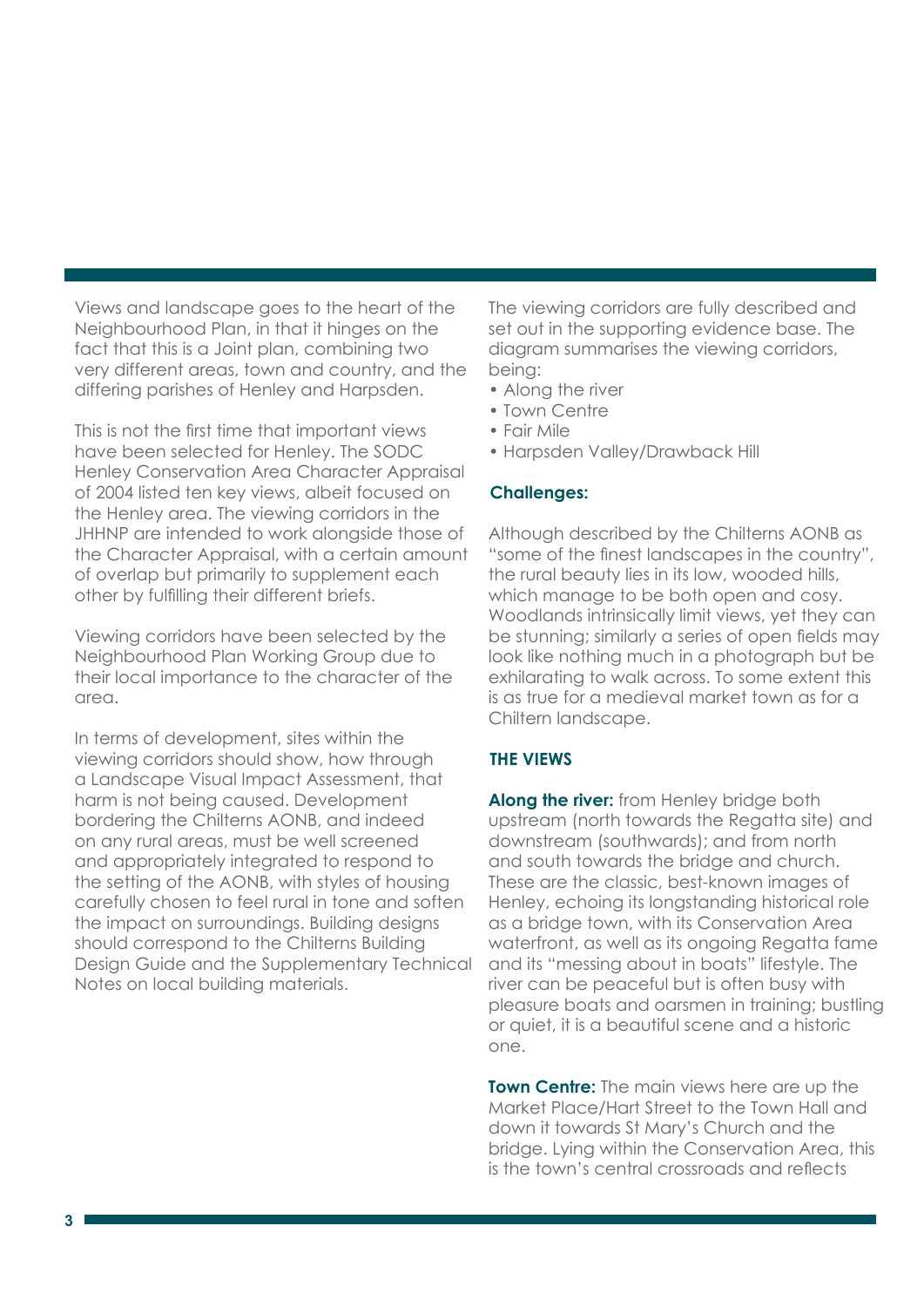modern Henley's medieval origins. There are many other views of the streets that could also be chosen, however, these have been described at greater length in the Conservation Area Character Appraisal so it was felt that we could limit the number here. We also add an overview, looking down on the town from Greys Road/Makins playing field.

**Fair Mile:** The northwest approach to Henley, along the A423 from Nettlebed and ultimately Oxford, goes by the name of Fair Mile. Much of its valley floor is within the Conservation Area and contains listed buildings, while the upper slopes on both sides lie in the Chilterns AONB. Described as "a stunning entrance to the northern side of Henley" in the 2004 Conservation Area Character Appraisal, the Fair Mile is a long, straight sweep of road running between wide grass verges lined with avenues of trees. The first trees – elms – were planted between 1750 and the 1840s; these were replanted in honour of Queen Elizabeth II's coronation in 1953, with commemorative spadework by Princess Margaret. The valley vista ends in a picturesque grassy hillside, while in town the road leads to some characterful brick-and-flint buildings. As on other edges of Henley, urban becomes rural very suddenly, and the special atmosphere of the Fair Mile has elements of both. Because of its openness, its views can be appreciated by drivers as much as by pedestrians.

When it comes to views across the valley, looking from south to north, all views are along public rights of way although tend to be partially impeded by hedges and trees. Looking from north to south (from the Oxfordshire Way), the most eligible view is from The Mount.

**Harpsden Valley/Drawback Hill:** Immediately to the south of Henley, the town becomes countryside and a rural atmosphere pervades. The north slope of the valley is steep, open farmland; the southern slope, which is AONB, is partly ancient woodland and partly golf course, with the small village of Harpsden nestling beneath.

Looking north and northwest from the well-used public footpath that runs across the golf course, near the ruins of the Roman villa, there are panoramic views extending as far as the woods above the Fair Mile and nearly to Nettlebed (with Henley rooftops barely visible). Looking south across the valley from Drawback Hill, the view is less far-ranging but offers a dappled blend of woods and grassland. These views are particularly valued for their panoramic quality, easy accessibility and peaceful sylvan ambience.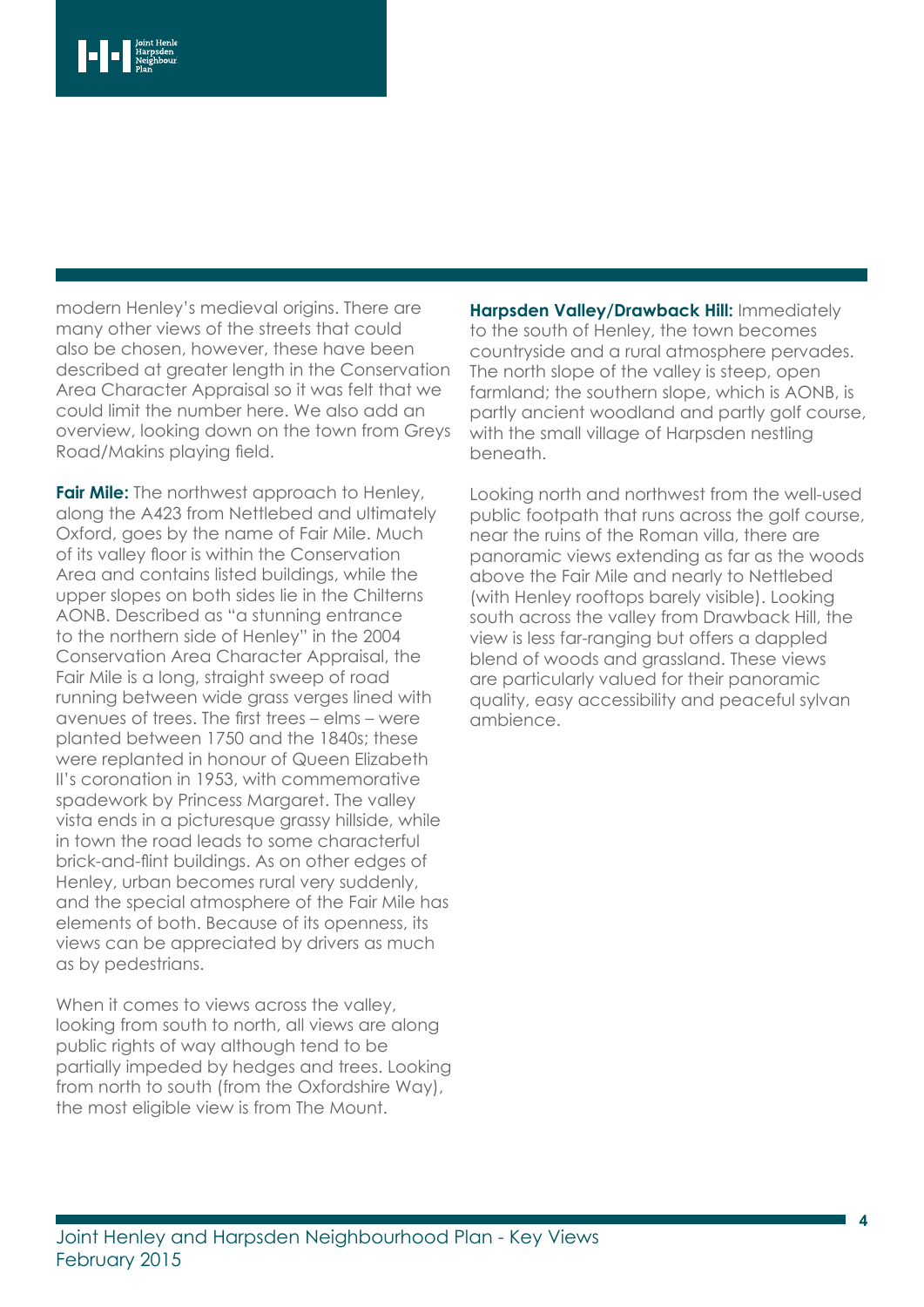

1. Fair Mile looking south east



3. To the bridge from the north



2. Fair Mile looking north west



4. From the bridge to the north



5. Hart Street/Market Place to the west



6. Market Place / Hart Street looking east